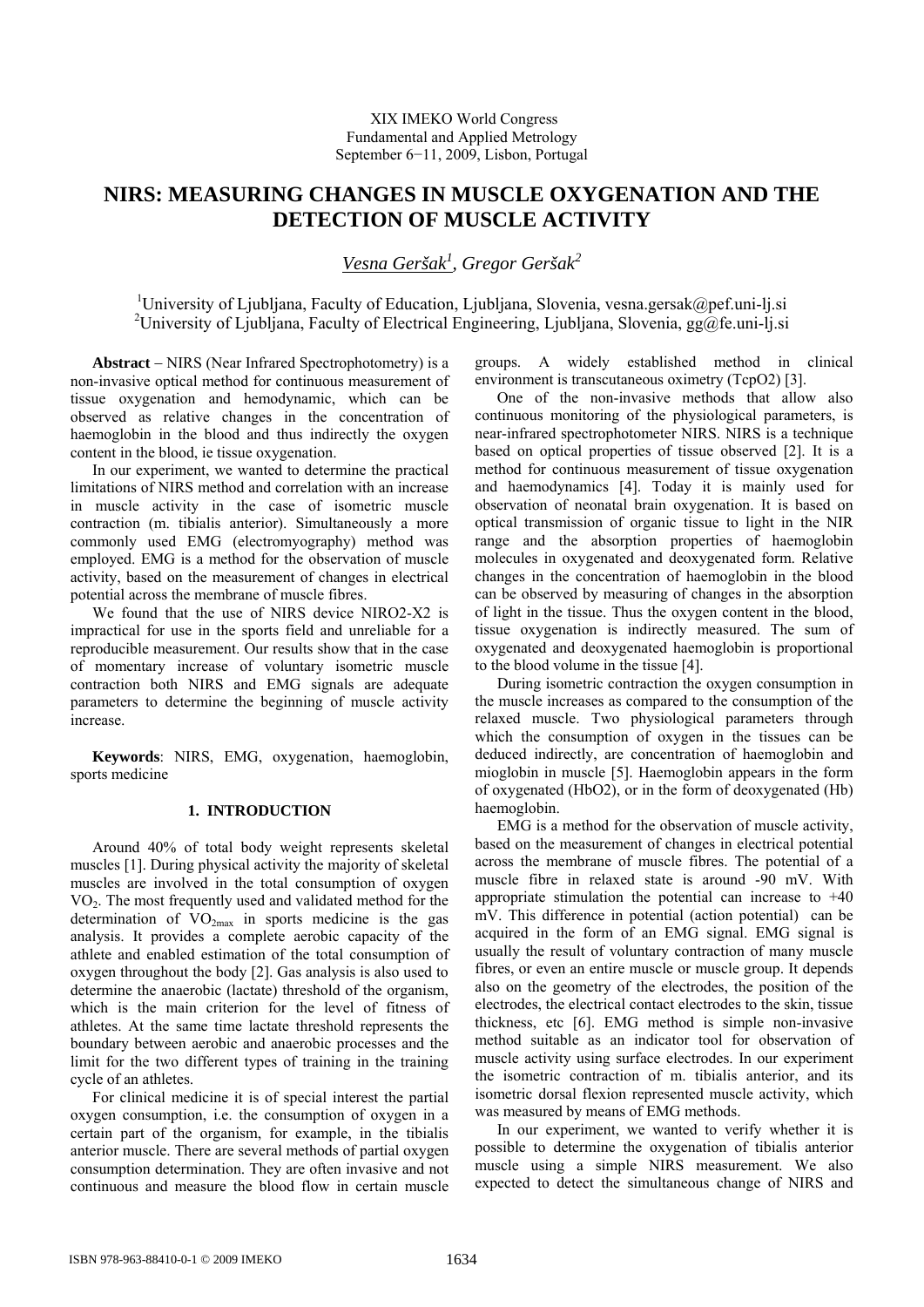EMG signals detecting the start of muscle activity when the voluntary contraction of a observed muscle is rapidly increased.

## **2. METHODS**

The experiment involved nine healthy volunteers (all active rowers, 2 female and 7 men in the age of 16 to 27 years). All tests were conducted in sitting position. The tested of a subject's leg was fixed in a holder, which provided a rectangular position of the ankle according to the tibia (Fig. 1). The holder was equipped with a torque transducers allowing 3D measurement of force to observe unwanted shift of the foot. Self-adhesive bipolar EMG electrodes (Blue sensor N-00-S, Medicotest, 1 cm<sup>2</sup> area, 3 cm distance between the electrodes) have been positioned in axial direction on the prepared skin of the body of the muscle tibialis anterior. Preparation of the skin included cleaning with alcohol, and no shaving. Besides EMG electrodes the light source and the detector of NIRS device NIRO2-X2 (by Keele University, UK) were attached in the same direction (3 cm apart).

Each person was in sitting position in a comfortable chair to avoid moving of limbs, which was a major source of moving artefacts in the NIRS measurements. For every subject the initial test was measurement of the maximum voluntary isometric dorsal flexion - maximum maximal voluntary contraction (MVC). Maximal MVC was the level of voluntary contraction during which the subject was able to control the strength of the load by observing the torquemeter indicator. After 15 minutes rest period the subject activated the muscle according to the protocol in Fig. 2. The protocol included the relaxation phase, two test trials for subjects to get familiar with the 10% MVC and 50 % MVC load, 15 minutes of activity at 10% MVC, 5 min at 50% MVC and 15 minutes of rest. EMG and NIRS signals were acquired throughout the activities.



Fig. 1 The setup for acquiring the EMG and NIRS signals. The subject was responsible for regulating priory agreed load with the help of the torque measurement. Torque-meter M contained a three-dimensional force sensor that enabled the correct position of the ankle.



Fig. 2. Test protocol of a 60 minute measurement for a single subject.

 The relative changes of oxygenated (Hb) and  $deoxygenated (HbO<sub>2</sub>)$  form of haemoglobin were acquired using a NIRO2-X2 device. NIRO2-X2 has four semiconductor lasers with 775, 805, 845, 904 nm wavelengths. Raw data was processed using Matlab software package. Since the absolute path of IR light in the tissue is not known, the NIRS signal does not represent the absolute value of haemoglobin and mioglobin concentrations. Only changes in concentrations against level in the relaxed state can be determined [5]. Torque was measured with three-dimensional torque gauge and was only an aid for the subject to maintain a certain percentage of MVC protocol during the measurement. The direction of the force was important not to activate other muscle groups. Surface EMG electrodes were connected to electromyographs Myolab II, Model MC-200, Iomed Inc.., Salt Lake City, USA. The torque meter and EMG were connected via MP100 data acquisition system Biopac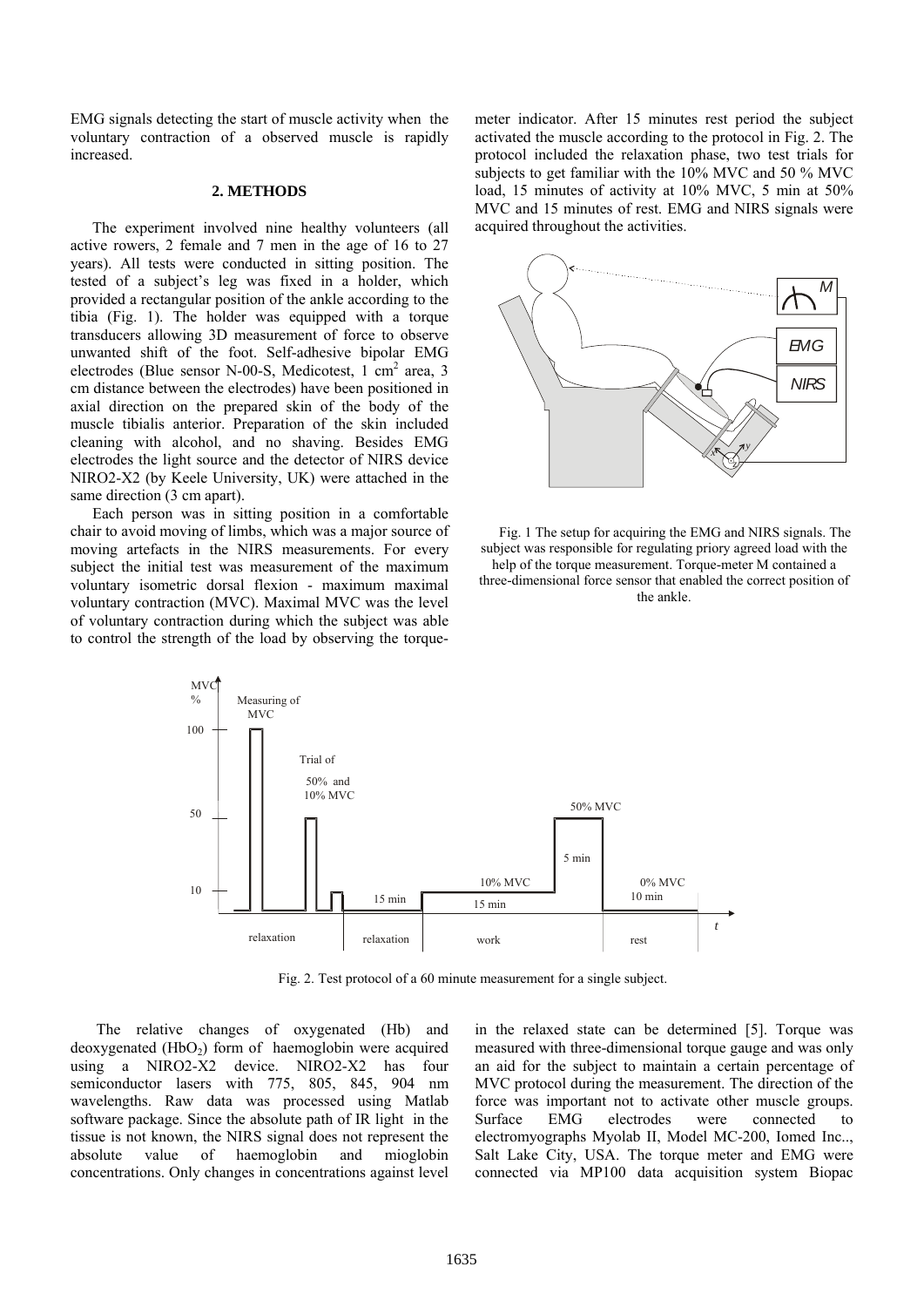Systems Inc. unit., Goleta, CA, USA, to a personal computer. EMG signal was sampled with a sampling frequency of 5000 Hz every 30 seconds for 1 second long and filtered with band pass filter (5 to 500 Hz). Using the software package AcqKnowledge III 3.2, Biopac Systems Inc.., Goleta, CA, U.S. values were processed by employing the fast Fourier transform (Blackmann window) every second segment separately. For each power spectrum section the median frequency was calculated.

## **4. RESULTS**

During muscle contraction, muscle fibres press on the walls of blood vessels leading to the occlusion of arteries and veins. During the occlusion  $HbO<sub>2</sub>$  decreases because of oxygen consumption, and fresh blood cannot reach the issue. And vice versa for concentration of Hb.  $Hb_{tot}$  is the sum of the two forms of haemoglobin.

$$
[Hb_{\text{tot}}] = [HbO_2] + [Hb]
$$
 (1),

where the value in square brackets are the concentration of substances. Concentration of Hbtot is proportional to the volume of blood in the tissue [4, 7].

Hb<sub>dif</sub> is defined as the difference of the two forms of haemoglobin.

$$
[Hbdif] = [HbO2] - [Hb]
$$
 (2)

 $Hb_{\text{dif}}$  is an indicator of the level of oxygenation of tissue. Oxygenation is the response to occlusion or muscle activity. Hb $_{\text{dif}}$  is an indicator of oxygenation, which is the





Fig. 3. Idealized signals of NIRS parameters as a function of time [1].

After the occlusion of arteries or muscular activity the phase of reactive post occlusive hyperaemia occurs. Fresh arterial blood streams in the tissue, and the concentration of  $HbO<sub>2</sub>$ raises and grows well above the baseline value before occlusion. And vice versa for the concentration of Hb. The result of both phenomena is an increase in the concentration of  $Hb_{tot}$ . Physiological reason is that the influx of fresh arterial blood in the tissue is greater than the outflow of venous blood.



Fig. 4. NIRS signals (subject 1). At minute 16 the activation from 10 % MVC to 50 % MVC occurred. Moving artefacts were priory eliminated.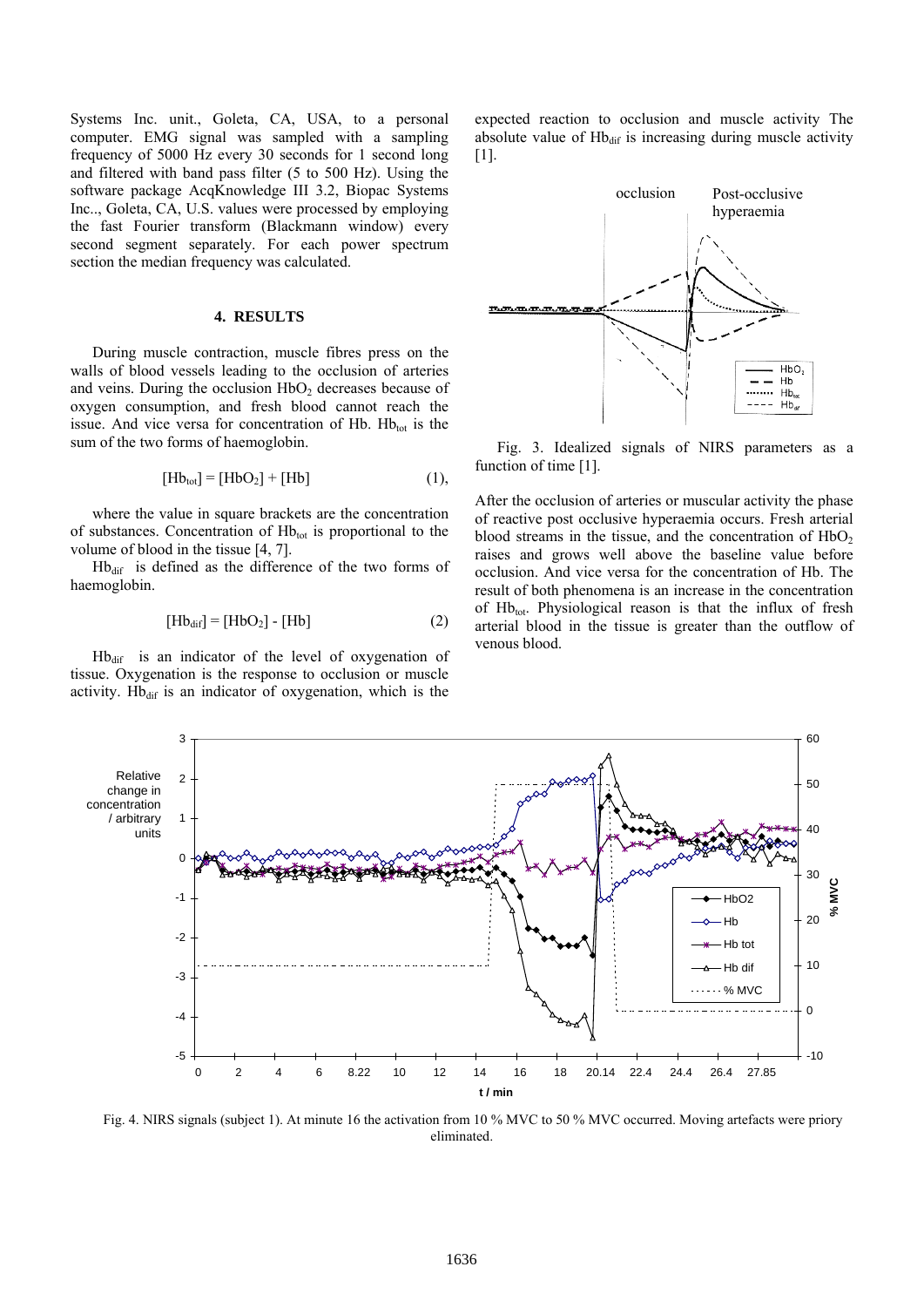In 10% MVC region of the protocol the observed median frequency of EMG signal was fairly stable; the average value during the 15 minutes was 91.2 Hz, with standard deviation of 5.8 Hz (Fig. 5). In 50% MVC region, the median frequency increased to 144.9 Hz, and then decreased with time (Fig. 5). Decreasing indicates fatigue of the muscle, which corresponded to the results from the literature [8, 9].



Fig. 5. Time dependency of median frequency of EMG signal power spectrum (sampling frequency 5 kHz, length of 1 second every 30 second, FFT, Blackmann window).

 In the range of 10% MVC part of protocol the median EMG frequency was relatively constant (typically has changed by less than 6 Hz / s if calculated from linear functions by the method of least squares). In the transition to 50% MVC most subjects started to suffer of muscle fatigue, but all endured until the end of the test. At about 3 minutes 50% MVC two subjects experienced uncontrolled moving of the leg, which has brought additional artefacts in the measurements.



Fig. 6. Time decay of median frequency of EMG signal in 50 % MVC part of protocol, fitted by a linear function (Student t-test: $p_1$ = 0.026,  $p_2 = 0.017$ ,  $p_3 = 0.006$ ).

Table 1. Median frequency of EMG signal in 10% MVC part of the protocol and maximal value of median frequency in 50 % MVC part for three subjects.

| subject | 10 % MVC |                                                                           | 50 % MVC |
|---------|----------|---------------------------------------------------------------------------|----------|
|         |          | $f_{\text{EMG}}$ /Hz   stdv $(f_{\text{EMG}})$ /Hz   $f_{\text{EMG}}$ /Hz |          |
| 1       | 91.2     | 5.6                                                                       | 145.0    |
| 2       | 89.6     | 4.6                                                                       | 139.7    |
| 3       | 83.9     | 7.1                                                                       | 151.7    |



Fig. 7. Time series of all measured signals in a test for subject 3..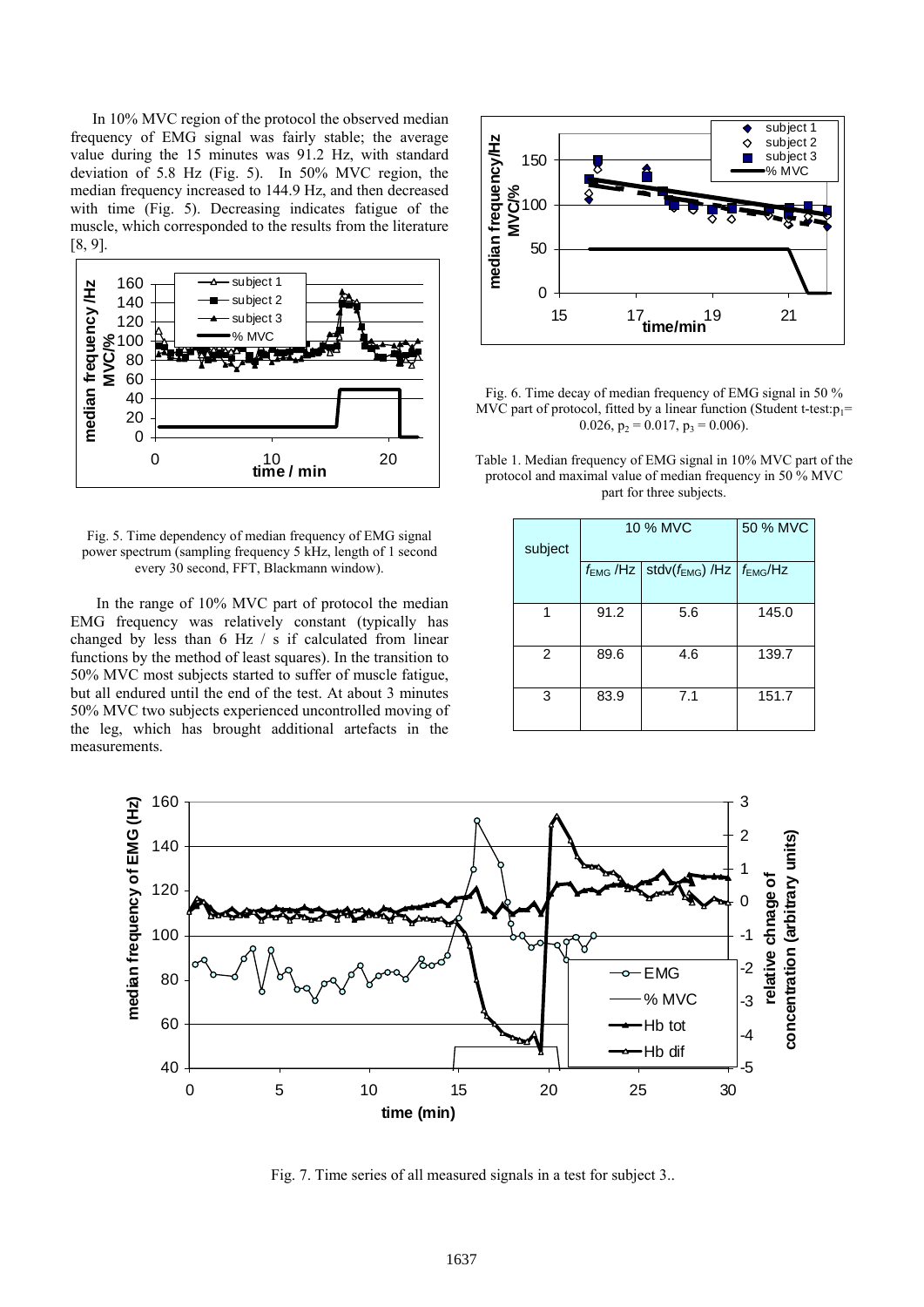## **4. CONCLUSIONS**

In this simple experiment, we tried to determine the possibility of measuring oxygenation of tibialis anterior muscle during voluntary isometric dorsal flexion. We were interested also in the correlation between muscle activity and its NIRS and EMG signals. Where EMG was used to directly measure the muscle activation, whereas the NIRS signals were used to assess oxygenation, which are an expected reaction to the muscle activity.

The biggest problem of the measurements in our experiment was high sensitivity to the movements of the NIRS probes attached to the skin. Each voluntary or involuntary moving artefact was marked by a marker in the raw data, which we later-on during data processing excluded.

14 tests we performed with nine active rowers. In rowing, the tibialis anterior muscle is one of the more activated at the end of stroke allowing the return of the rowers back to the beginning of stroke.

From our results we can conclude that in 10% MVC period of the protocol the muscle fatigue has not occurred; median EMG frequency was relatively stable (average median EMG frequency of 91 Hz, with standard deviation of about 6 Hz). The cause may be in too low load, i.e. too low level of MVC.

 In the range of 50% MVC all subjects noted a decrease of median frequency of EMG. We assume that the decrease of the frequency signal resulted from the muscle fatigue, which corresponds to the results from the literature [8, 9, 10]. From the processing of EMG signals we are proposing a unified way for observing the decrease of the signal; in the form of a linear function formed by a least squares method of the measurements in 50 % MVC part of the protocol.. This would be in way for further studies to observe the dynamics of median EMG frequency decrease, and could be a test of the repeatability of measurements when testing the same subjects successively. A similar method was also used in [11].

NIRS is in principle a very simple device for observation of oxygenation of muscles. As a non-invasive method it would be an ideal help for any coach trying to determine the level of fitness of his athletes. At present, the apparatus NIRO2-X2 is far too sensitive to extraneous parameters to be used on-site. Conditionally it could be useful in the laboratory environment.

In the future, further tests would be required to record data from significantly larger number of subjects. Thus also the dynamics  $HbO<sub>2</sub>$  and  $Hb$  as measured by NIRS could be investigated. At the same time the dynamics of decrease in median frequency EMG signal induced by fatigue could be investigated. Using these simple measuring techniques it would be possible to quantitatively evaluate the correlation between changes in both parameters. In the future test also simultaneous observation of lactate level in the blood will be investigated, but measuring activation of a larger skeletal muscle (thigh muscle). Our results can be compared with the results of [5], which found a correlation between the lactate threshold and maximal differential of the NIRS curve during decrease of [HbO2].

The results of our research are based on the evaluation of only three athletes. Initially, nine athletes were involved in the experiment, but only measurements of three were used. Mainly due to the hypersensitive recording of NIRS signals and presence of excessive noise and other problems in data acquisition (missing data in the measurement of torque, moving artefact because of muscle cramps, erroneous storage of NIRS data, in part detached EMG electrodes, etc).

 From the results of our experiments we can conclude that both signals, NIRS and EMG, indicate the activity of a muscle, especially the clear and apparent beginning of muscle activity in case of isometric contraction. In comparison with the NIRS, EMG method proved to be much more robust, insensitive and to moving artefacts inherently less burdened method for measuring the activity of muscle. Our conclusions match the ones in [11]. We are well aware that such a small sample of athletes, as it was used in our experiment, is not representative.

## **ACKNOWLEDGMENT**

The authors wish to thank Professor Damijan Miklavčič from University of Ljubljana, Faculty of Electrical Engineering, and Professor Vojko Strojnik from University of Ljubljana, Faculty of Sports, for the valuable contribution on used instrumentation and interpretation of results.

#### **REFERENCES**

- [1] Colier W. N. I. M., Meeuwsen I. B. A. E., Degens H. and Oeseburg B, "Determination of oxygen consumption in muscle during exercise using near infrared spectroscopy", *Acta Anaesthesiol Scand.* vol. 39, Supplementum 107, pp. 151-155, 1995.
- [2] Yagesh B. N., Shelley B. M., Toshio S, "Detection of ventilatory threshold using near infrared spectroscopy in men and women", *Medicine & Science in Sports & Exercise,*  Vol. 29, No. 3, pp. 402-409, 1997.
- [3] Tachi M., Kouzaki M., Kanehisa H., Fukunaga T, "The influence of circulatory difference on muscle oxygenation and fatigue during intermittent static dorsiflexion", *European Journal of Applied Physiology*, Springer-Verlag GmbH, Vol. 91, No. 5-6, pp. 682 – 688, 2004.
- [4] Tachi M., Kouzaki M., Kanehisa H., Fukunaga T, "The influence of circulatory difference on muscle oxygenation and fatigue during intermittent static dorsiflexion", *European Journal of Applied Physiology*, Springer-Verlag GmbH, Vol. 91, No. 5-6, pp. 682 – 688, 2004.
- [5] Belardinelli R., Barstow T.J., Porszasz J., Wasserman K, "Changes in skeletal muscle oxygenation during incremental exercise measured with near infrared spectroscopy", *Eur. J. Appl. Physiol., vol.* 70, pp. 487-492, 1995.
- [6] Nigg B. M., Herzog W., *Biomechanics of the Musculoskeletal System, Second Edition*, John Wiley & Sons, pp. 349-375, 1999.
- [7] Takaishi T., Sugiura T., Katayama K., Sato Y., Shima N., Yamamoto N., Moritani T., "Changes in blood volume and oxygenation level in a working muscle during a crank